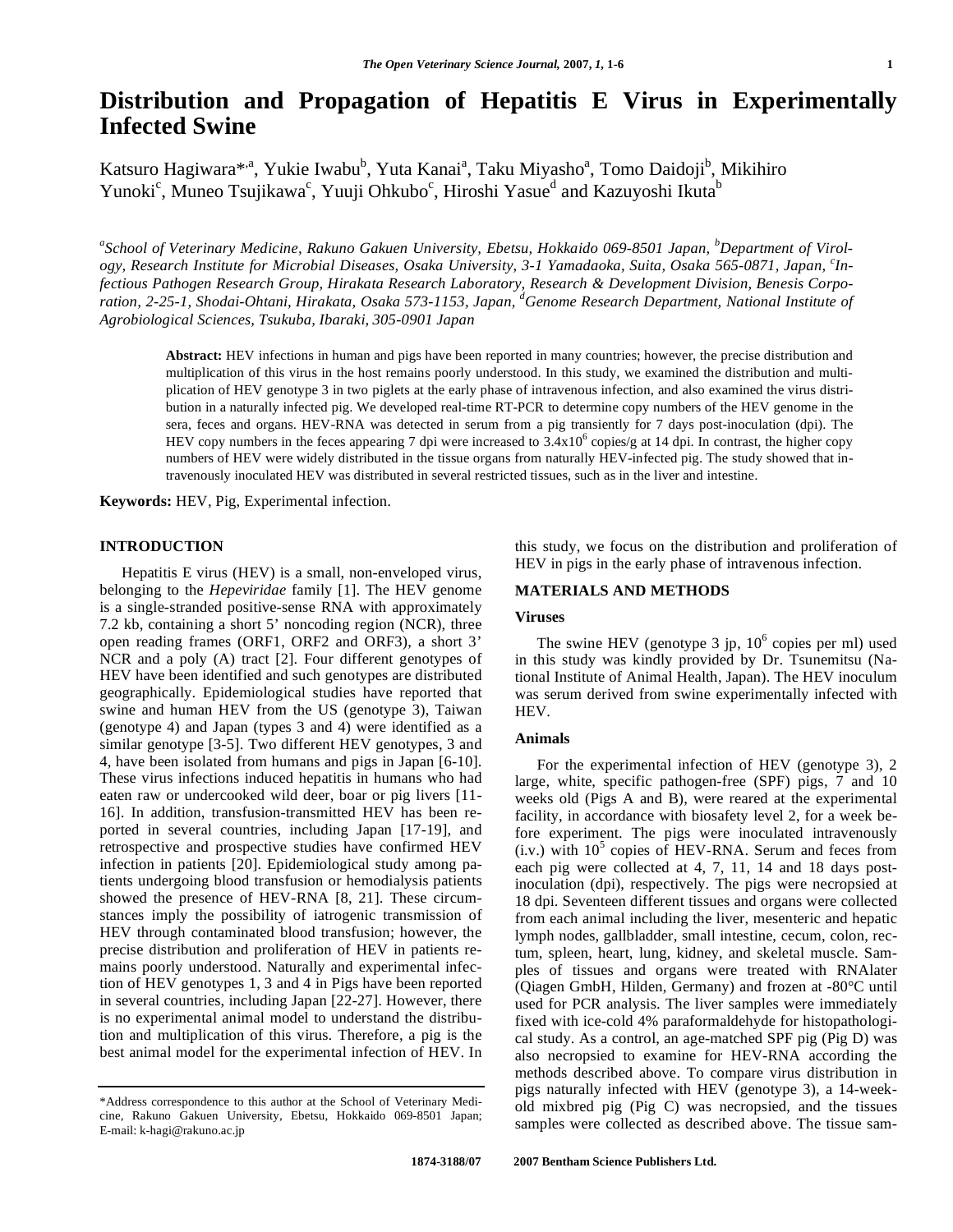ples were examined for HEV-RNA and histopathology as described above. All animals were treated according to the Laboratory Animal Control Guidelines at Rakuno Gakuen University.

#### **RNA Extraction**

 Total RNA was extracted from 50 mg of tissue using TRIzol reagents (Invitrogen) and resuspended in 2 μl of RNase-free water per 1 mg of tissue. Total RNA in 1 ml serum was extracted with MagNA Pure LC Instrument (Roche Diagnostics) using MagNA LC Total Nucleic Acid Isolation Kit-Large Volume (Roche Diagnostics). Purified nucleic acid was eluted in 50 μl of elution buffer. Viral RNA from stool and intestinal contents was isolated as follows: 50 mg of the contents was suspended in 500 μl of PBS. The suspension was centrifuged for 10 min at 13000 g and the supernatant was filtrated using a 0.22 μm filter. Viral RNA was extracted from 140 μl of the filtrate using QIAamp Viral RNA Mini Kit (Qiagen) and resuspended in 50 μl of RNasefree water.

## **Nested RT-PCR**

 RT-PCR of the ORF1 region was performed by OneStep RT-PCR kit (Qiagen) in a 50 μl reaction using 30 pmoles of outer primers, 10 μl 5  $\times$  buffer, 2 μl 10 mM dNTP, 40 U RNase inhibitor, 2 μl (tissue) or 5 μl (intestinal contents) purified RNA and 2 μl Enzyme Mix. RT-PCR reaction was carried out at 50°C for 30 min, at 95°C for 15 min, and 45 cycles [95°C for 15 sec, 60°C for 30 sec, and 72°C for 30 sec]. Second-round reactions were carried out using TaKaRa Ex. Taq (Takara Bio) in 50 μl volumes with 1 μl first-round product, 10 pmol of inner primers, 5 μl  $10 \times$ Buffer, 4 μl 2.5 mM dNTP, 2.5 U TaKaRa Ex Taq. Second-round amplification was carried out at 95°C for 2 min and 10 cycles [94°C for 15sec, 60°C for 30 sec, and 72°C for 15 sec]. The inoculated HEV strain-specific primers were used to detect ORF1 of samples of Pigs A and B. These primers were as follows: primer F (119-218: 5'-CCCTGAGGTACTTTGGAATC-3') and primer R (358-341: 5'-AACTGGTCTGAGGAAGCA-3') for first-round PCR and primer HE75  $(219-239:5')$ ATCCTATCCAGCGGGTTATAC) and primer HE76 (342- 324:5'-CACCGATGCAGAACATTGG-3') for secondround PCR (nucleotide positions corresponded to those of the swJ570 strain) [7]. Broadly reactive primers were used to detect ORF1 in samples from Pig C. These primers were: primer HE61 (7-31: 5'-CACRTATGTGGTCGAYGCCA TGGAG-3'; R:A/G, Y:T/C) and primer HE51 (131-111: 5'- GCCKRACYACCACAGCATTCG-3'; K:T/G, R:A/G, Y: T/C) for first-round PCR and primer HE50 (47-66 5'- AAGGCTCCTGGCRTYACWAC-3' R:A/G, Y:T/C, W: A/T) and primer HE51 for second-round PCR. PCR products were electrophoresed in 2% agarose gel. Amplified cDNA (124 bp for Pigs A and B; 85 bp for Pig C) was stained by ethidium bromide (0.5 μg/ml) and visualized under UV illumination.

#### **Quantitative RT-PCR**

 All representative samples of sera, feces and tissues were subjected to quantitative real-time RT-PCR. A standard curve for quantification of the swine HEV genome was generated using an *in vitro* swine HEV ORF1 cDNA plasmid. *In vitro*-transcribed RNA was quantitatively measured with a

spectrophotometer. Serial 10-fold dilutions from  $10^5$  to  $10^2$ copies were made and subjected to quantitative PCR. All representative samples were tested using LC RNA Amplification Kit Hybridization Probes (Roche Diagnostics) on the FRET protocol (Roche Diagnostics). The inoculated HEV strain-specific primers and probes used to detect ORF1 of samples of Pigs A and B were primer F, primer R, Probe Flu (281-307: 5'-TGTCTGGAGGTTGGAGCTCACCCGAGA-FITC-3') and Probe LC  $(309-339:5)$ -LCRed640-CTATTA ATGACAACCCCAATGTTCTGCATCG-3'). The detection limit of this assay system was  $10^2$  copies/reaction for tissues and  $10^{1.54}$  copies/reaction for virus extracts of stool or intestinal contents. The primers and probes specific to the HEV strain in Pig C were primer F2 (142-161: 5'-TCGTGTACAA ACCGAGATTC-3'), primer R2 (267-249: 5'-GCCCGG CAATATTGTTCTA-3'), Probe Flu2 (172-196: 5'-GATGC AACCCCGGCAGTTGGTTTTC-FITC-3') and Probe LC2 (198-227: 5'-LCRed640-GCCCTGAGGTACTCTGGAATC ATCCTATCC-3').

#### **Serum Examination**

 Antibodies to HEV (IgG and IgM) were assayed by enzyme-linked immunosorbent assay (ELISA) using a commercially available kit (Viragent HEV-Ab kit; Cosmic Corporation, Tokyo, Japan). Peroxidase conjugated anti-pig IgG or anti-pig IgM (Kirkegaard & Perry Laboratories, Inc., Gaithersburg, Maryland, USA) were applied to detect antigen-bound pig immunoglobulin. The levels of liver cytoplasmic enzyme, alanine aminotransferase (ALT), in sera from pigs were monitored during the experiment.

## **RESULTS**

 One of the pigs (Pig B) infected with HEV showed transient viremia after infection. HEV-RNA was detected transiently in the serum on day 7 after infection and viremia was observed only in pig B at 7 and 11 days after infection (dpi); however, we failed to detect HEV-RNA in serum from another pig (Pig A). The copy number of HEV-RNA in serum was less than  $10^3$  per ml at 7 dpi. Thereafter, HEV disappeared from the serum and could not be detected during the experiment. Interestingly, HEV-RNAs were first detected in the feces of both pigs on 7 dpi. In contrast to HEV in serum, the copy number of HEV-RNA increased from  $10^5$  per gram at 7 dpi to 3.4 x  $10^6$  per gram at 14 dpi and thereafter, copy numbers of HEV-RNA slightly decreased, but remained at more than  $10<sup>4</sup>$  per gram during the observation period (Fig. **1**).

 HEV-infected pigs A showed slight increase in hepatic function marker values, but they did not show clinical symptoms during the observation period (Fig. **1B**). The levels of ALT were between 28 and 47 (IU/l) in Pigs A and B, and 27 IU/l in Pig C. However, histological examination showed that the small diffuse lymphocyte infiltrations in liver were observed in all the HEV infected pigs (Fig. **2**). The difference of the degree of cellular infiltration caused by a HEV infection was not recognized in the individual pigs. The detection of HEV antibodies were examined by ELISA. The pigs seroconverted simultaneously for both anti-HEV IgM and -IgG at 18 dpi (Fig. **1C**). The patterns of increased antibody titer differed between pigs. Anti-HEV IgM levels in Pig A were lower than in Pig B at 18 dpi (Fig. **1C**). ELISA values in the serum from HEV-negative pigs were less than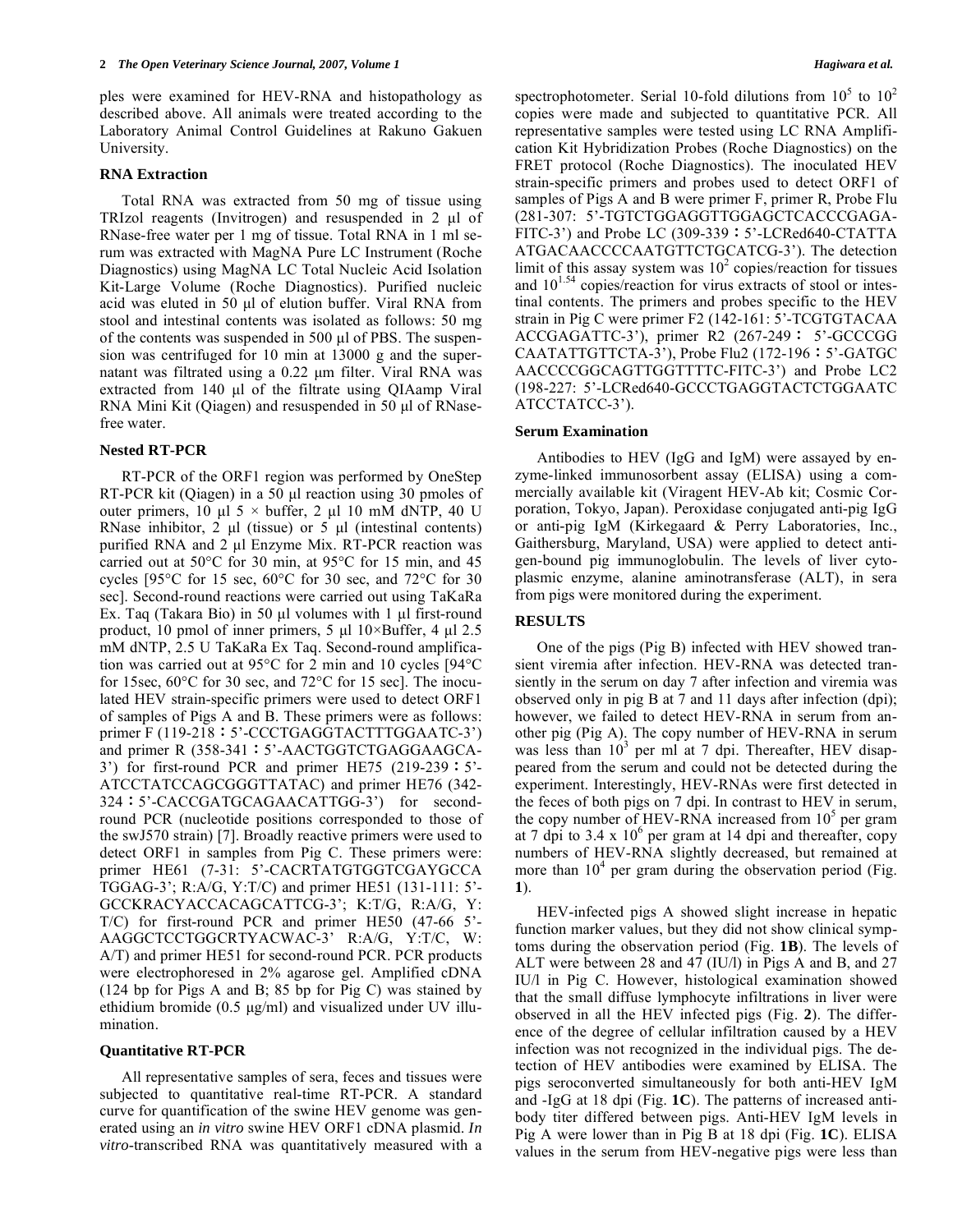0.1 at OD 450 nm. The ELISA OD value at 450 nm in the naturally infected Pig C was 0.55 for anti-HEV IgG and 0.18 for anti-HEV IgM.



**Fig. (1).** Experimental inoculation of pigs with HEV. Two pigs (pigs A and B); at 7 and 10 week-old, respectively, were intravenously inoculated with  $10^5$  copies of genotype 3 HEV. (A) Detection of HEV-RNA in serum and feces from infected pigs. Copy numbers of HEV-RNAs in the feces from HEV-infected pigs are shown. Detection of HEV-RNAs in serum samples is shown by (+) on days after infection. (**B**) Serum ALT in HEV-infected pigs. Pigs A and B were monitored for hepatic function. Changes of ALT levels in serum from HEV-infected pigs were monitored during the observation period. (**C**) ELISA OD values at 450 nm of anti-HEV IgG and IgM in serum from HEV-infected pigs.

 To clarify the distribution of HEV-RNA in pigs, tissues samples and intestinal contents from the HEV-infected pigs were applied for RT-PCR. HEV-RNAs were successfully amplified in the liver (including hepatic lymph nodes), small intestine and large intestine (Table **1**). In Pig A, HEV-RNA was detected in the liver (right and left lobe), cholecysis and colon. The virus was also distributed in the liver and large intestine (ileum and cecum) in Pig B. Interestingly, HEV-RNA was widely distributed in the naturally HEV-infected pig (Pig C). HEV-RNAs were amplified in the liver, cholecysis, duodenum, jejunoileal region of the small and large intestine (cecum, colon and rectum). Next, the virus loads were evaluated between experimentally infected pigs and the naturally infected pig (Table **2**). The copy numbers of HEV-

RNA in the liver, cholecysis, bile and feces were quantified by real-time RT-PCR. Intravenously infected pigs (Pigs A and B) showed 5.46 and 4.3 log copies/g in the liver, respectively, which was lower than in the naturally infected Pig C (6.49 log copies/g). HEV-RNA levels in cholecysis differed in Pig A  $(4.3 \log \text{copies/g})$ , Pig B  $(3.9 \log \text{copies/g})$  and Pig C (6.57 log copies/g). Virus RNA was detected in bile from all pigs, and HEV copy numbers in bile from Pigs A and B were 4.23 and 3.92 (log copies/ml), respectively, but Pig C showed 6.56 log copies/ml. Feces contained higher copy numbers of HEV-RNA at 18 dpi. The copy numbers were 4.43 and 5.52 (log copies/g) in Pigs A and B, respectively, and 7.06 log copies/g in Pig C. We also compared the copy numbers of HEV-RNA in intestinal contents from the cecum, colon and rectum in pigs. The copy numbers of HEV-RNA in intestinal contents from Pig C (7.06-7.12 log copies/g) were higher than in Pigs A or B (3.85-5.52 log copies/g) (Table **2**).



**Fig. (2).** Histopathology in liver sections from HEV-infected pigs. Histological analysis of liver sections, tissue samples from HEVinfected pigs were fixed in 20% formaldehyde and embedded in paraffin. The tissue sections were stained with hematoxylin and eosin (HE), and then examined under a light microscope. HEV uninfected control pig D is shown in Panel A. HE staining of liver from the pig A and C infected with HEV genotype 3 are shown in Panels B and C.

### **DISCUSSION**

 We examined the distribution and proliferation of HEV in pigs after transmission *via* intravenous inoculation. HEV-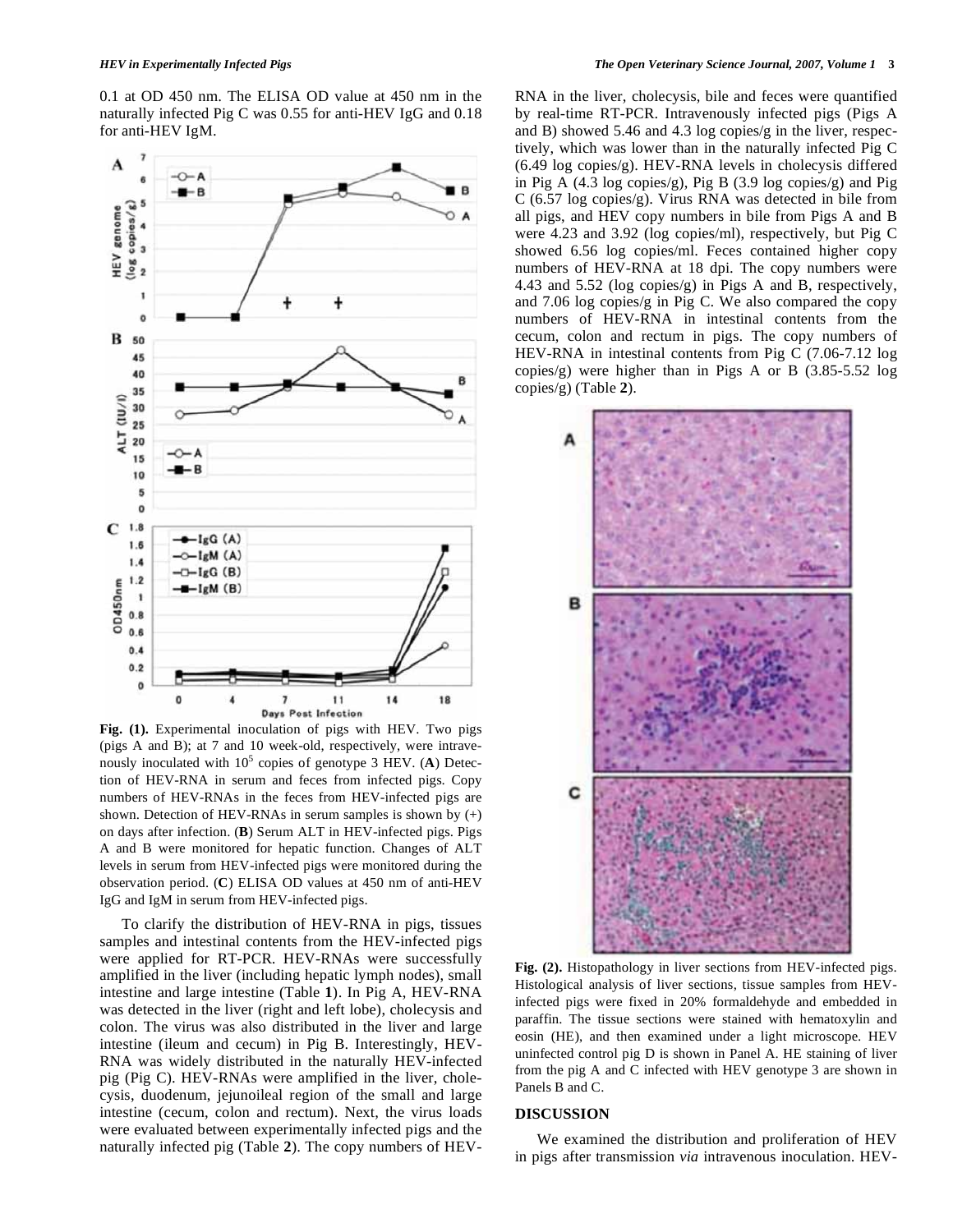|                       | <b>Animals</b>           |                          |                          |                          |
|-----------------------|--------------------------|--------------------------|--------------------------|--------------------------|
| <b>Tissues</b>        | $\mathbf A$              | $\, {\bf B}$             | $\mathbf C$              | $\mathbf D$              |
| Left lateral lobe     | $\qquad \qquad$          | $\boldsymbol{+}$         | $\boldsymbol{+}$         |                          |
| Left medial lobe      | $\boldsymbol{+}$         | $\qquad \qquad -$        | $\boldsymbol{+}$         | -                        |
| Right lateral lobe    | $\boldsymbol{+}$         | $\overline{\phantom{m}}$ | $\boldsymbol{+}$         |                          |
| Right medial lobe     | $\boldsymbol{+}$         | $\boldsymbol{+}$         | $\boldsymbol{+}$         | -                        |
| Choledochus           | $\boldsymbol{+}$         | $\boldsymbol{+}$         | $\boldsymbol{+}$         | $\overline{\phantom{0}}$ |
| Duodenum              | $\boldsymbol{+}$         | $\overline{\phantom{0}}$ | $\boldsymbol{+}$         |                          |
| Jejunum               | -                        | -                        | $\boldsymbol{+}$         |                          |
| Ileum                 |                          | $^{+}$                   | $\boldsymbol{+}$         |                          |
| Cecum                 |                          | $+$                      | $\boldsymbol{+}$         |                          |
| Colon                 | $^{+}$                   | $\sim$                   | $\boldsymbol{+}$         |                          |
| Rectum                | $\overline{\phantom{0}}$ |                          | $\boldsymbol{+}$         |                          |
| Heart                 | $\overline{\phantom{0}}$ | $\overline{\phantom{0}}$ | $\overline{\phantom{0}}$ |                          |
| Kidney                | $\rm{NT}$                | $\qquad \qquad -$        |                          | $\overline{\phantom{0}}$ |
| Muscle                | —                        | $\overline{\phantom{m}}$ | $\qquad \qquad -$        | $\qquad \qquad -$        |
| Spleen                | $\overline{\phantom{0}}$ | $\qquad \qquad -$        | $\rm{NT}$                | $\qquad \qquad -$        |
| Hepatic lymph node    | $\boldsymbol{+}$         | $\qquad \qquad -$        | $\boldsymbol{+}$         | $\overline{\phantom{0}}$ |
| Intestinal lymph node | $\overline{\phantom{m}}$ | $\overline{\phantom{m}}$ | $\qquad \qquad -$        | $\qquad \qquad -$        |

| Table1. | Distribution of HEV-RNA in HEV-Infected Pigs by RT-PCR Analysis <sup>1</sup> |  |  |
|---------|------------------------------------------------------------------------------|--|--|
|         |                                                                              |  |  |

<sup>1</sup>Pigs A and B were intravenously inoculated, while Pig C was naturally HEV-infected. Pig D is an uninfected control. NT, not tested.

| Table 2. Copy Numbers of HEV in Tissues and Intestinal Contents from HEV-Infected Pigs by Real-Time RT-PCR |  |  |
|------------------------------------------------------------------------------------------------------------|--|--|
|                                                                                                            |  |  |

| <b>Samples</b>      | $\text{Pig}^{1} \text{A}$ | B    | $\mathbf{C}$ |
|---------------------|---------------------------|------|--------------|
| Liver               | 5.4                       | 4.3  | 6.49         |
| Choledochus         | 4.3                       | 3.9  | 6.57         |
| Bile                | 4.23                      | 3.92 | 6.56         |
| Intestinal contents |                           |      |              |
| Cecum               | 3.85                      | 3.85 | 7.06         |
| Colon               | 4.43                      | 5.29 | 7.12         |
| Feces               | 4.43                      | 5.52 | 7.06         |

<sup>1</sup>Pigs A and B were intravenously inoculated and data at 18 dpi are shown in this table. Pig C was naturally HEV-infected. Data show log copies/g or ml.

RNA was observed only transiently in intravenously inoculated pig A at 7-11 dpi at low copy numbers (less than 1000 copies/ml), although it was not a mutual observation in all inoculated pigs during the observation period [27]. On the other hand, considerably high copy numbers of HEV-RNAs were detected in the feces from HEV-infected pigs. Although it takes for a week incubation period to detect the HEV genome in fecal samples, two of the pigs showed high copy numbers during the observation period. Thus, a stool sample is a better choice for detection of the HEV genome than serum samples. Detection of antibodies against HEV in experimentally infected pigs have been examined elsewhere [27, 28]. In this experiment, IgM and IgG were first detected at 18 dpi. Interestingly, there was no great difference in the time points of seroconversion between anti-HEV IgG and IgM after HEV infection in both pigs.

 HEV was detected in the liver, bile, ileum, cecum, colon, rectal and in intestinal contents; however, we could not detect HEV-RNA in the spleen, muscles, kidney and heart. These results imply that virus replication was limited to re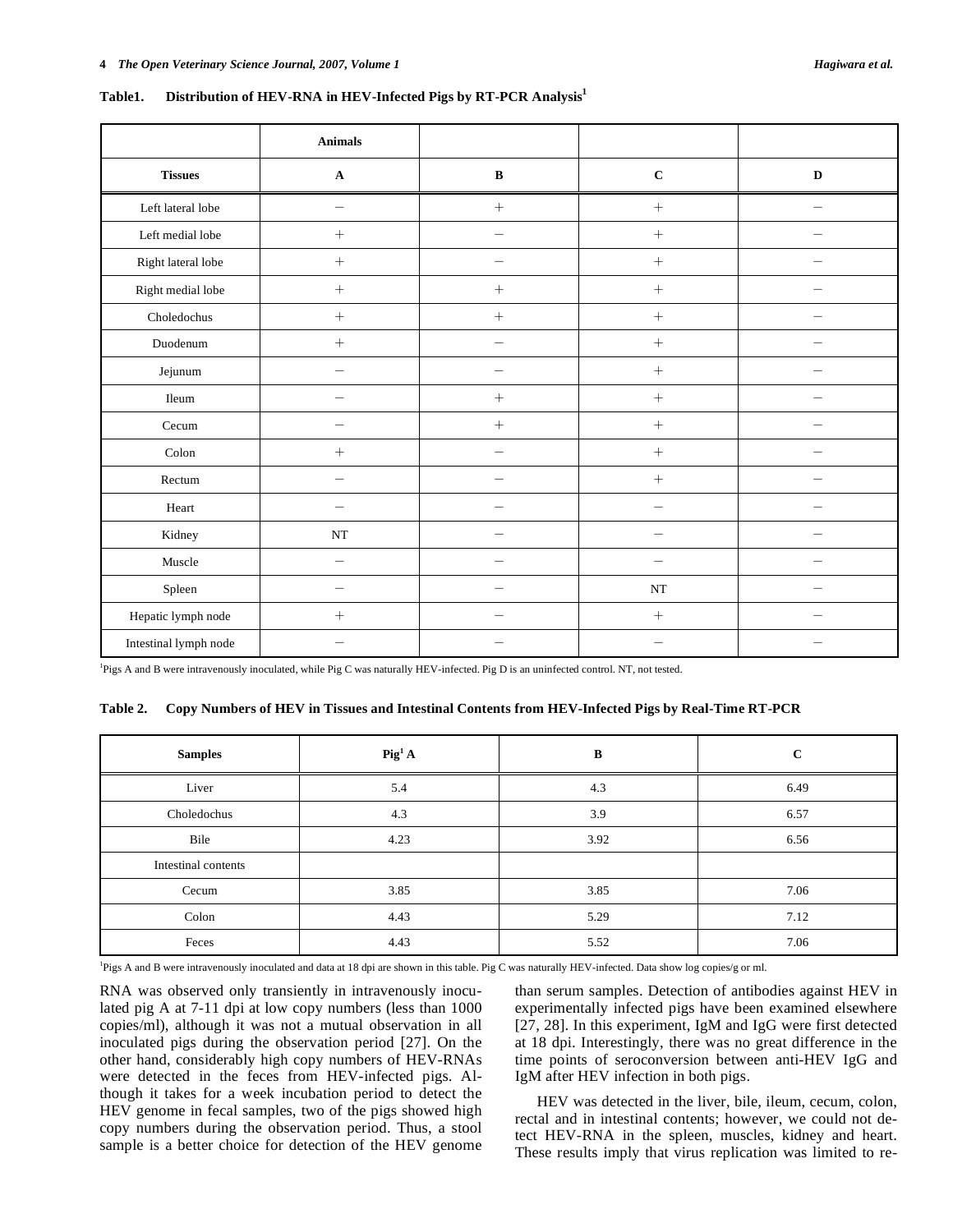stricted organ regions. The distribution of HEV-RNA in the intestinal tract was not identical in individual pigs (A and B). HEV was detected in the colon in Pig A, but not in Pig B. Ileum and cecum were HEV-RNA-positive regions in Pig B. The copy numbers of HEV-RNA in the intestinal tract were lower than 1000 copies/g. It remains to be clarified whether the virus distributes in all regions of the intestinal tract according to the progression of HEV infection. In pig C, HEV-RNAs were detected in all the intestinal tissues and its contents. This pig was reared in a pen with another 10 of same aged pigs which were all infected with HEV. And those pigs were shedding high titer of HEV in the feces. It is possible to infect with HEV *via* the fecal-oral route continuously. This circumstance may be affected with the copies number of HEV-RNA in the tissues from pig A and B. The route of HEV infection and dose of the virus may affect virus distribution and replication rates in individual pigs. The low copy numbers of HEV distribution seem to be one reason affecting PCR results. Virus shedding in the small intestine should be considered in the distribution of HEV, as described [29].

 The copy numbers of HEV-RNA in tissue samples such as the liver and choledochus, including bile, showed similar levels in experimentally infected pigs; however, naturally infected pigs showed significantly higher copy numbers of HEV. The copy numbers were from 100-1000 times higher in naturally infected than in experimentally infected pigs. Pigs are supposed to be infected with HEV *via* the fecal-oral route continuously, since pigs habitually eat feces naturally. Several epidemiological studies reported HEV shedding in up to 17-week-old pigs [23, 30-32]. An opportunity to come in contact with contaminated feces increases the intake of virus by pigs. Thus, it is possible that pigs have high levels of virus titer in the internal organs by repeated exposure with contaminated feces.

 Histopathological observation showed the diffuse lymphoplasmacytic infiltrate in liver, but no apparent necrotic or apoptotic hepatocytes in all the pigs. Halbur *et al*. [27] reported mild lymphoplasmacytic hepatitis and hepatocellular necrosis in pigs experimentally infected with swine-derived HEV. The inoculated virus titer, virus strain or genotype would influence the pathogenesis to host organs.

 In conclusion, intravenous HEV infection leads to high copy numbers of virus shedding in feces without severe hepatitis symptoms in pigs. The real time RT-PCR analysis showed different copy numbers of HEV-RNA in individual organs from HEV-infected pigs. The copy numbers of HEV-RNA tended to be higher in the liver and feces rather than the intestinal tract. The copy numbers of HEV-RNA in tissue samples were from 100-1000 times higher in naturally infected than in experimentally infected pigs.

#### **ACKNOWLEDGMENTS**

 We greatly appreciate the technical assistance of Ms. M. Sato and Ms. H. Nishigaki in our study. This study was partly supported by a grant-in-aid for the High Technological Research Center (Rakuno Gakuen University) from the Ministry of Education, Science, Sports and Culture of Japan.

## **REFERENCES**

[1] Emerson SU, Nguyen H, Graff J, Stephany DA, Brockington A, Purcell RH. *In vitro* replication of hepatitis E virus (HEV) genomes and of an HEV replicon expressing green fluorescent protein. J virol 2004; 78(9): 4838-4846.

- [2] Tam AW, Smith MM, Guerra ME, *et al*. Hepatitis E virus (HEV): molecular cloning and sequencing of the full-length viral genome. Virology 1991;185(1): 120-131.
- [3] Meng XJ, Purcell RH, Halbur PG, *et al*. A novel virus in swine is closely related to the human hepatitis E virus. Proc Natl Acad Sci USA 1997;94(18):9860-9865.
- [4] Hsieh SY, Meng XJ, Wu YH, *et al*. Identity of a novel swine hepatitis E virus in Taiwan forming a monophyletic group with Taiwan isolates of human hepatitis E virus. J Clin Microbiol 1999; 37: 3828-3834.
- [5] Wu JC, Chen CM, Chiang TY, *et al*. Spread of hepatitis E virus among different-aged pigs: two-year survey in Taiwan. J Med Virol 2002; 66: 488-492.
- [6] Nakamura M, Takahashi K, Taira K, *et al*. Hepatitis E virus infection in wild mongooses of Okinawa, Japan: Demonstration of anti-HEV antibodies and a full-genome nucleotide sequence. Hepatol Res 2006; 34(3): 137-140.
- [7] Okamoto H, Takahashi M, Nishizawa T, Fukai K, Muramatsu U, Yoshikawa A. Analysis of the complete genome of indigenous swine hepatitis E virus isolated in Japan. Biochem Biophys Res Commun 2001; 289(5): 929-936.
- [8] Mitsui T, Tsukamoto Y, Yamazaki C, *et al*. Prevalence of hepatitis E virus infection among hemodialysis patients in Japan: evidence for infection with a genotype 3 HEV by blood transfusion. J Med Virol 2004; 74(4): 563-572.
- [9] Takahashi K, Iwata K, Watanabe N, *et al*. Full-genome nucleotide sequence of a hepatitis E virus strain that may be indigenous to Japan. Virology 2001; 287(1): 9-12.
- [10] Tanaka Y, Takahashi K, Orito E, *et al*. Molecular tracing of Japanindigenous hepatitis E viruses. J Gen Virol 2006; 87(Pt 4): 949- 954.
- [11] Ohnishi S, Kang JH, Maekubo H, Takahashi K, Mishiro S. A case report: two patients with fulminant hepatitis E in Hokkaido, Japan. Hepatol Res 2003; 25(2): 213-218.
- [12] Suzuki K, Aikawa T, Okamoto H. Fulminant hepatitis E in Japan. N Engl J Med 2002; 347(18): 1456.
- [13] Kato M, Taneichi, K, Matsubayashi K. A mini-outbreak of HEV infection in those who enjoyed Yakiniku party: one died of fulminant hepatitis. Kanzo (Japanese). 2004; 45: 688.
- [14] Matsuda H, Okada K, Takahashi K, Mishiro S. Severe hepatitis E virus infection after ingestion of uncooked liver from a wild boar. J Infect Dis 2003; 188(6): 944.
- [15] Tamada Y, Yano K, Yatsuhashi H, Inoue O, Mawatari F, Ishibashi H. Consumption of wild boar linked to cases of hepatitis E. J Hepatol 2004; 40(5): 869-870.
- [16] Tei S, Kitajima N, Takahashi K, Mishiro S. Zoonotic transmission of hepatitis E virus from deer to human beings. Lancet 2003; 362(9381):371-373.
- [17] Boxall E, Herborn A, Kochethu G, *et al*. Transfusion-transmitted hepatitis E in a 'nonhyperendemic' country. Transfusion medicine 2006; 16(2): 79-83.
- [18] Irshad M, Sharma Y, Dhar I, Singh J, Joshi YK. Transfusiontransmitted virus in association with hepatitis A-E viral infections in various forms of liver diseases in India. World J Gastroenterol 2006; 12(15): 2432-2436.
- [19] Lee CK, Chau TN, Lim W, Tsoi WC, Lai ST, Lin CK. Prevention of transfusion-transmitted hepatitis E by donor-initiated self exclusion. Transfus Med 2005; 15(2): 133-135.
- [20] Khuroo MS, Kamili S, Yattoo GN. Hepatitis E virus infection may be transmitted through blood transfusions in an endemic area. J Gastroenterol Hepatol 2004; 19(7): 778-784.
- [21] Matsubayashi K, Nagaoka Y, Sakata H, *et al*. Transfusiontransmitted hepatitis E caused by apparently indigenous hepatitis E virus strain in Hokkaido, Japan. Transfusion. 2004; 44(6): 934-940.
- [22] Arankalle VA, Chobe LP, Walimbe AM, Yergolkar PN, Jacob GP. Swine HEV infection in south India and phylogenetic analysis (1985-1999). J Med Virol 2003; 69(3): 391-396.
- [23] Banks M, Heath GS, Grierson SS, *et al*. Evidence for the presence of hepatitis E virus in pigs in the United Kingdom. Vet Rec 2004; 154(8): 223-227.
- [24] Caron M, Enouf V, Than SC, Dellamonica L, Buisson Y, Nicand E. Identification of genotype 1 hepatitis E virus in samples from swine in Cambodia. J Clin Microbiol 2006; 44(9): 3440-3442.